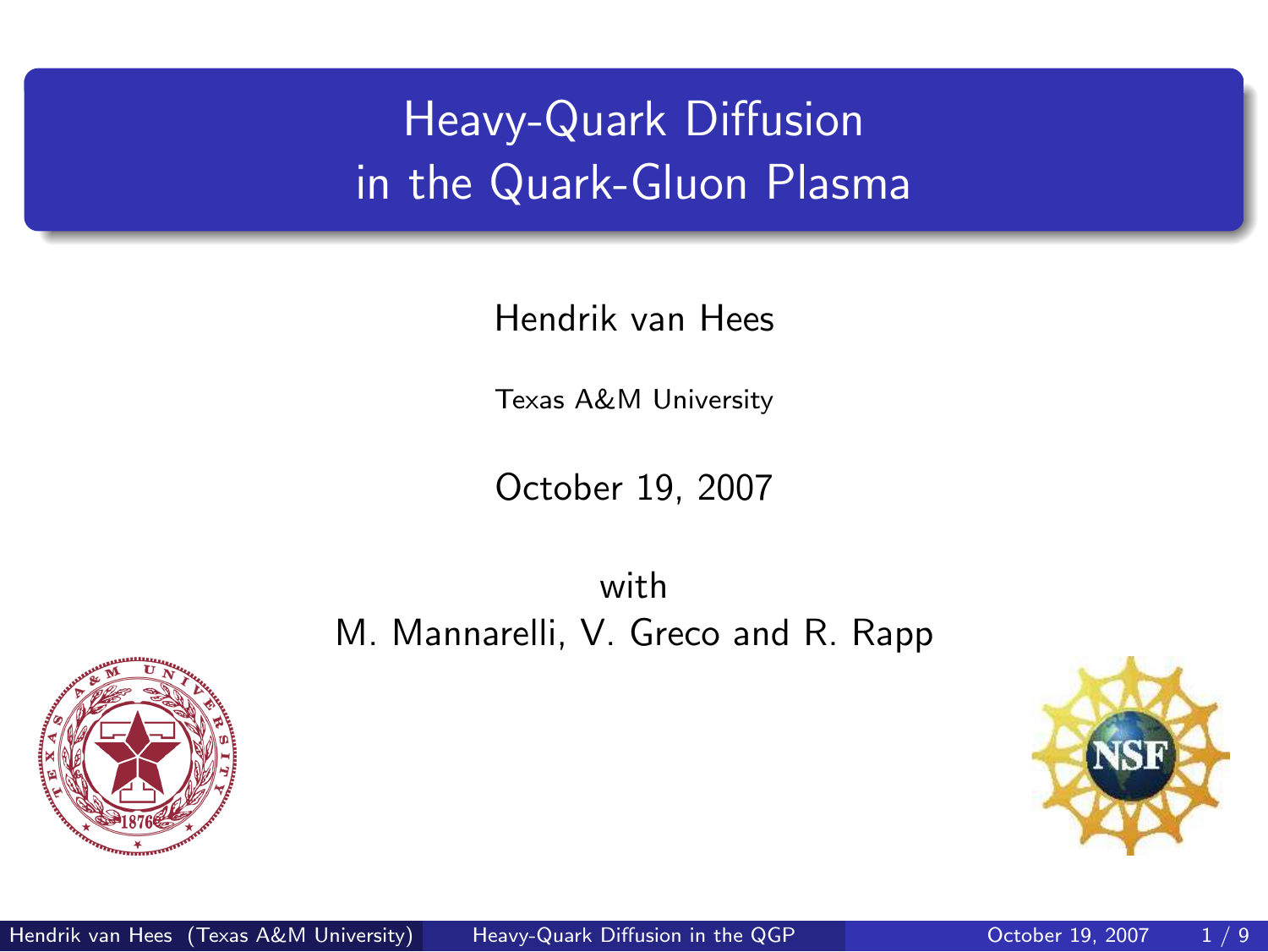#### 1 [Heavy-Ion Collisions in a Nutshell](#page-2-0)

#### 2 [Heavy Quarks as probes of the Quark-Gluon Plasma](#page-4-0)

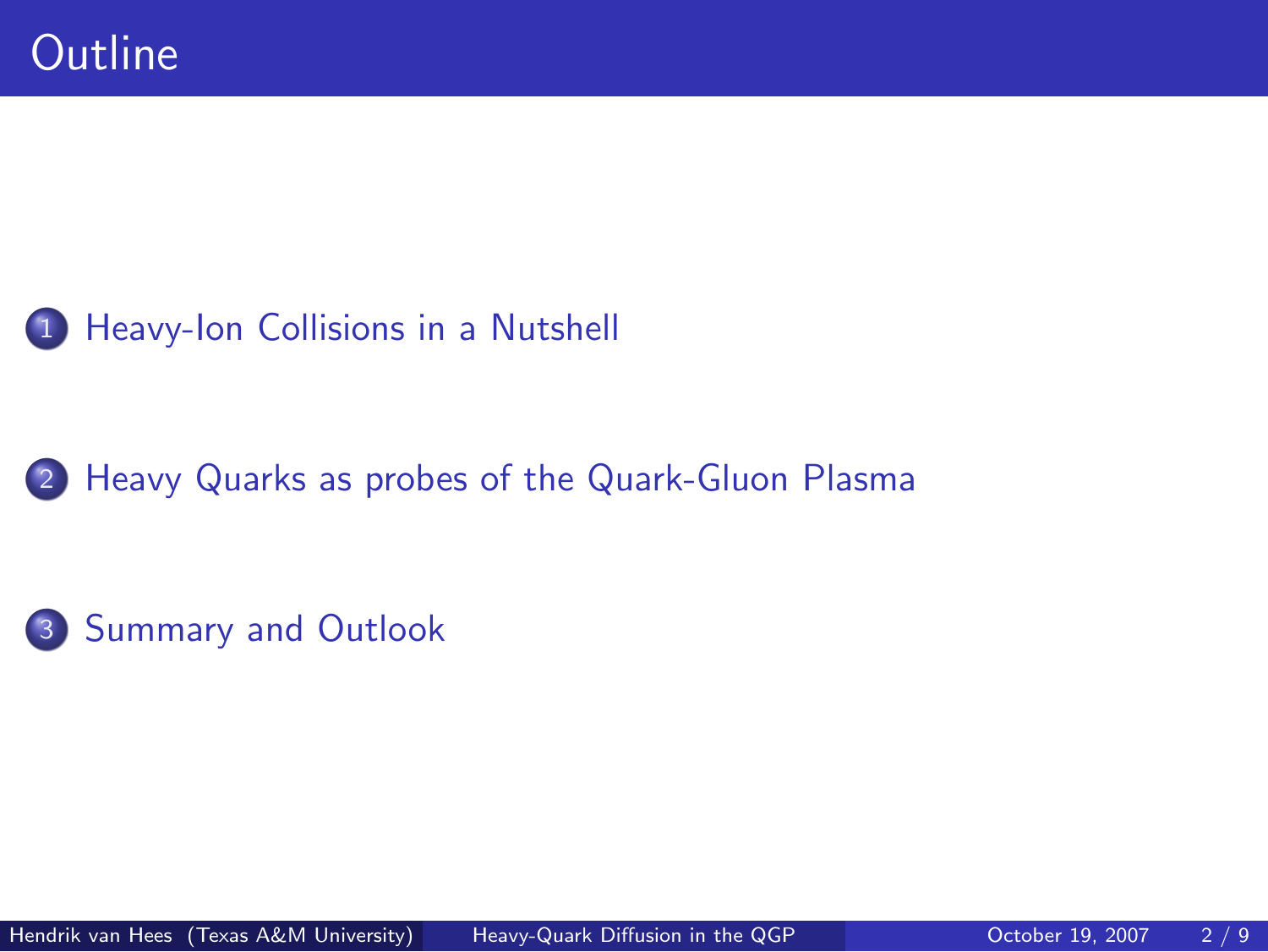### Heavy-Ion collisions in a Nutshell

- Theory of strong interactions: Quantum Chromo Dynamics, QCD
- At high enough densities/temperatures: hadrons dissolve into a Quark-Gluon Plasma (QGP)
- hope to create QGP in Heavy-Ion Collisions at RHIC (and LHC)
- RHIC: collide gold nuclei with energy of 200 GeV per nucleon:

<span id="page-2-0"></span>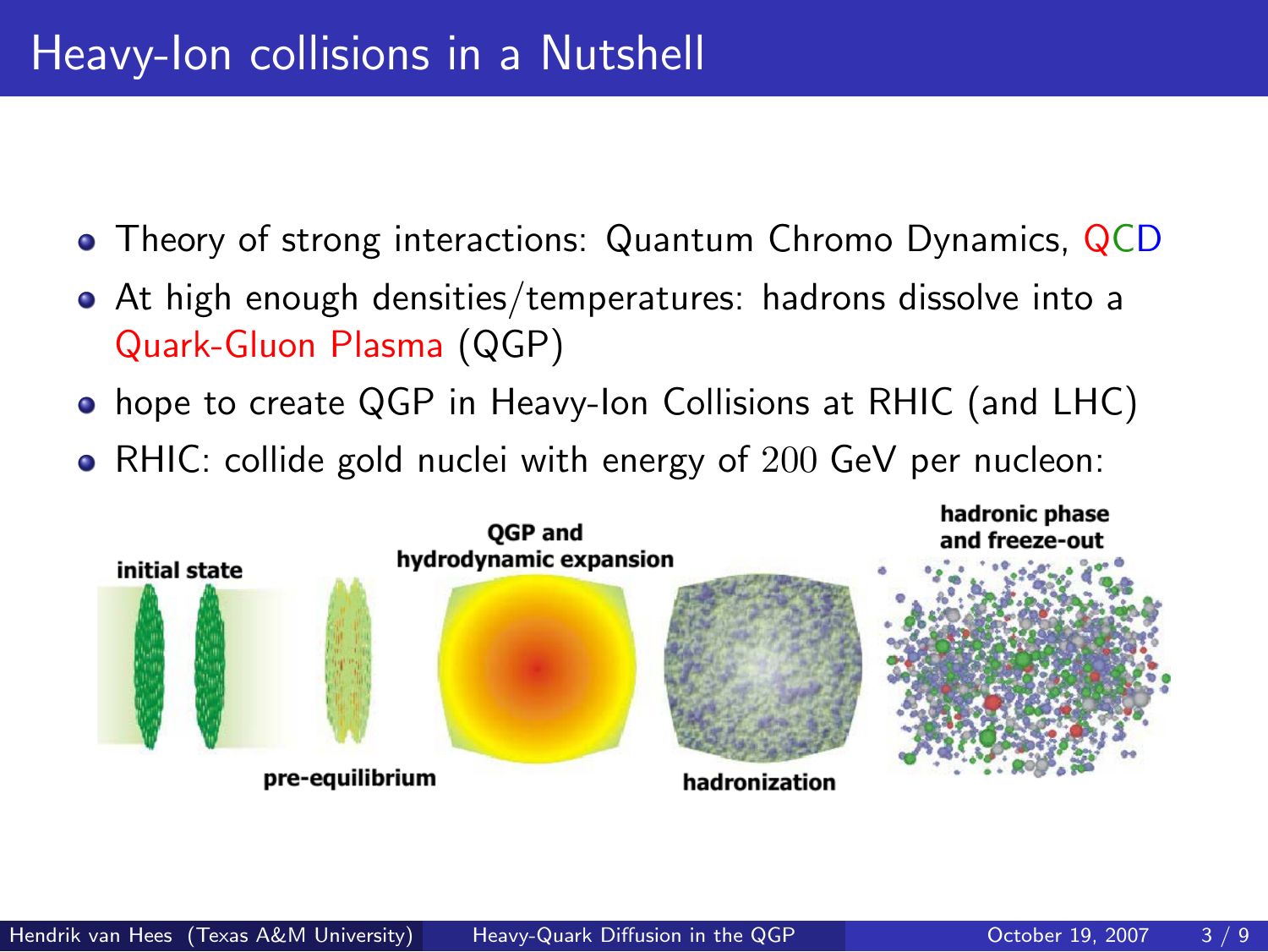### Evidence for QGP from heavy-ion observables

- particle  $p_T$  spectra show hydrodynamical behavior
- collective flow of matter in local thermal equilibrium
- nuclear modification factor  $\Rightarrow$  degree of thermalization

$$
R_{AA}(p_T) = \frac{\mathrm{d}N_{\mathsf{AA}}/\mathrm{d}p_T}{N_{\mathsf{coll}}\mathrm{d}N_{pp}/\mathrm{d}p_T}
$$

• no QGP  $\Rightarrow$   $R_{AA} = 1$ ; observed:  $R_{AA} < 1$  (suppression) at high  $p_T$ • in non-central collisions: anisotropic collective flow



- initially reaction zone of elliptic shape
- pressure gradients:  $\langle |p_x|\rangle > \langle |p_y|\rangle$
- measure of flow anisotropy:

$$
v_2 = \left\langle \frac{p_x^2 - p_y^2}{p_x^2 + p_y^2} \right\rangle = \left\langle \cos(2\phi_p) \right\rangle
$$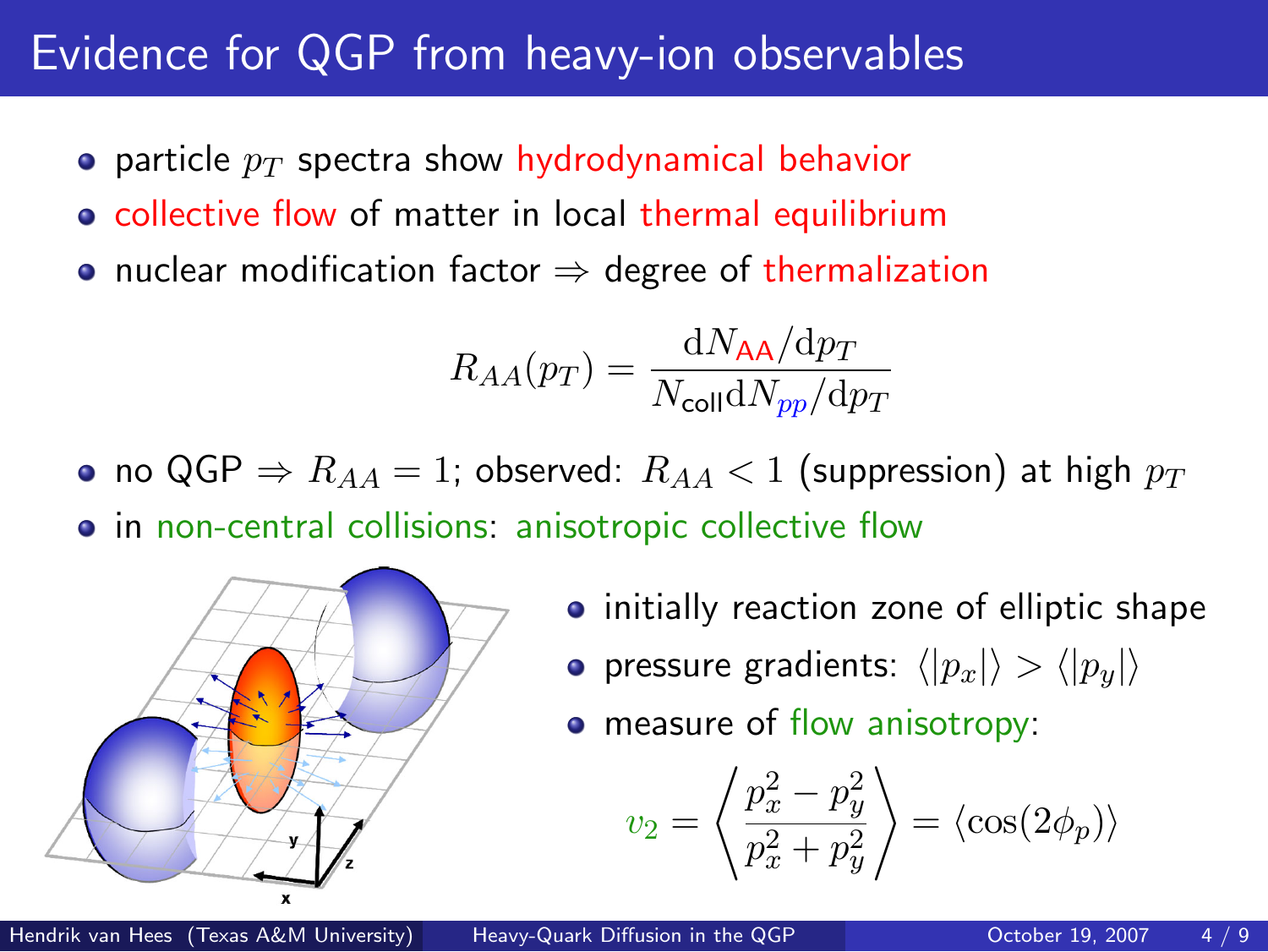# Heavy Quarks in Heavy-Ion collisions



hard production of HQs described by PDF's  $+$  pQCD (PYTHIA)

#### $c,b$  quark



HQ rescattering in QGP: Langevin simulation drag and diffusion coefficients from non-perturbative many-body  $T$  matrix (sQGP)



Hadronization to  $D.B$  mesons via quark coalescence  $+$  fragmentation V. Greco, C. M. Ko, R. Rapp, PL B 595, 202 (2004)



<span id="page-4-0"></span> $e^{\pm}$ semileptonic decay ⇒ "non-photonic" electron observables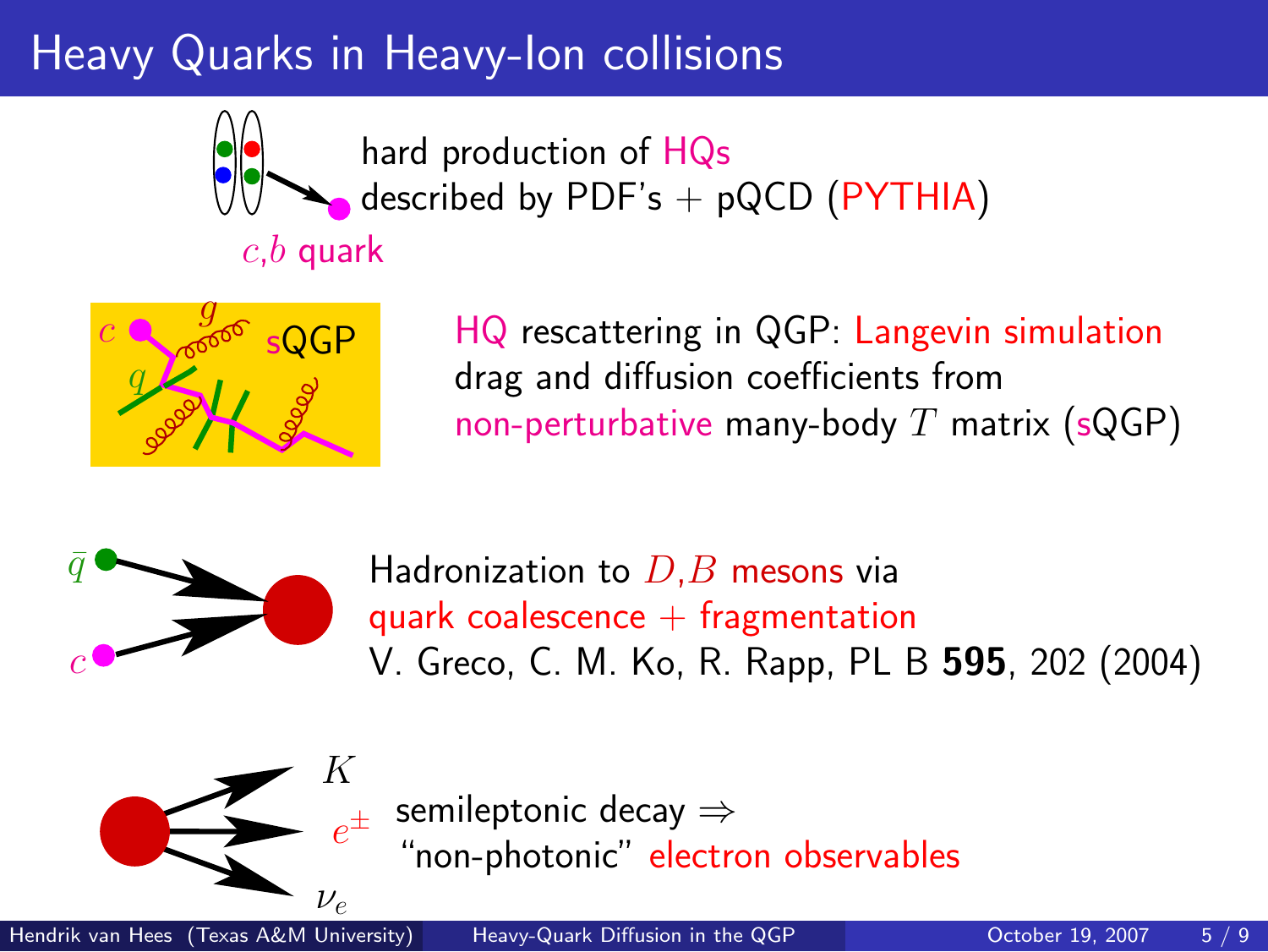### HQ Interactions in the sQGP

- rapid thermalization  $\Rightarrow$  strongly coupled QGP (sQGP)
- static potential between two quarks in the QGP
- calculated in lattice-QCD simulations (model independent!)
- evaluate  $cq$  and  $c\bar{q}$  scattering amplitudes in many-body  $T$ -matrix approach



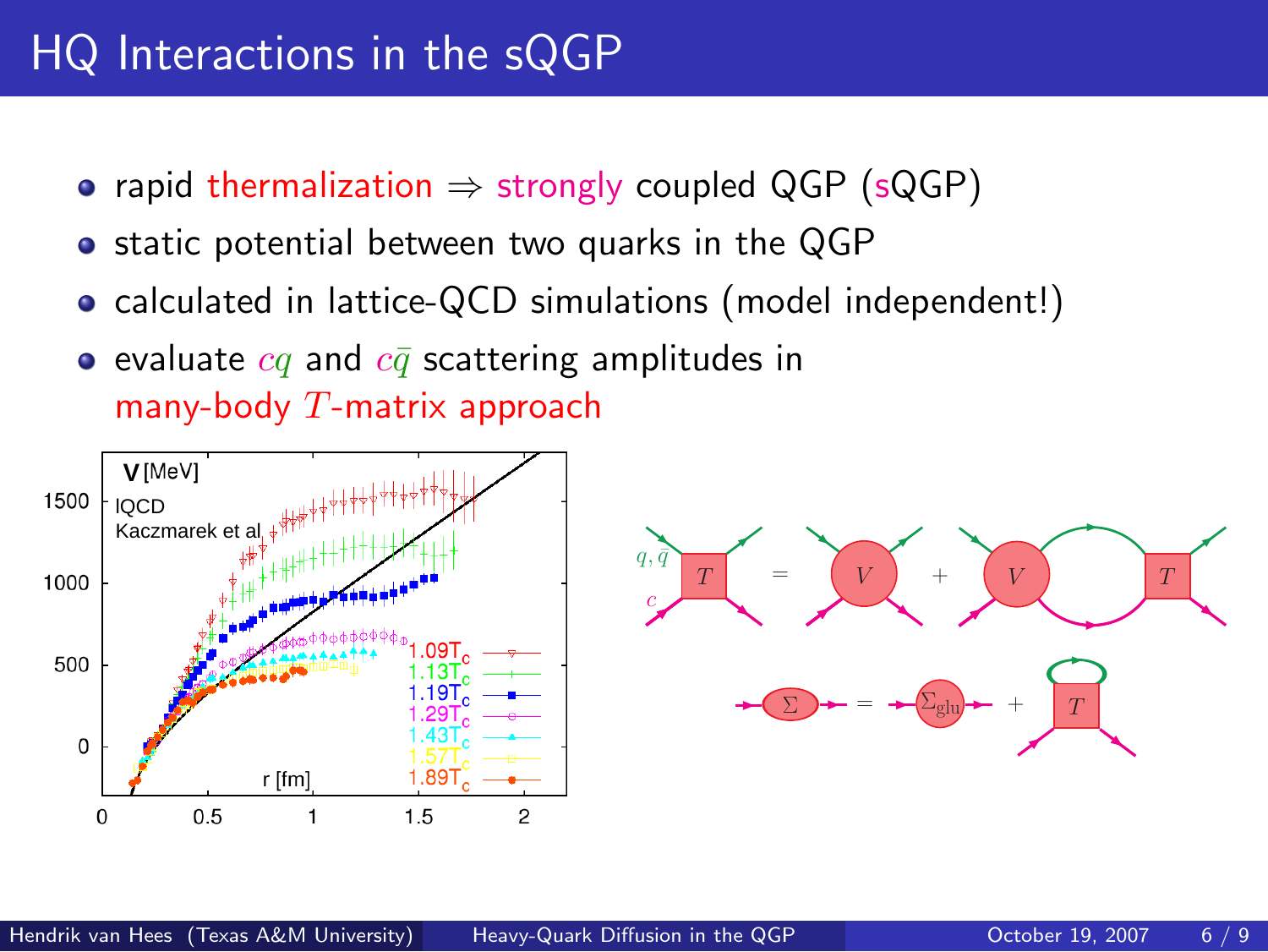### HQ Interactions in the sQGP



- o non-perturbative interactions
- resonance formation at lower temperatures  $T \simeq T_c$
- melting of resonances at higher  $T$
- provides explanation for strongly coupled medium  $\Rightarrow$  sQGP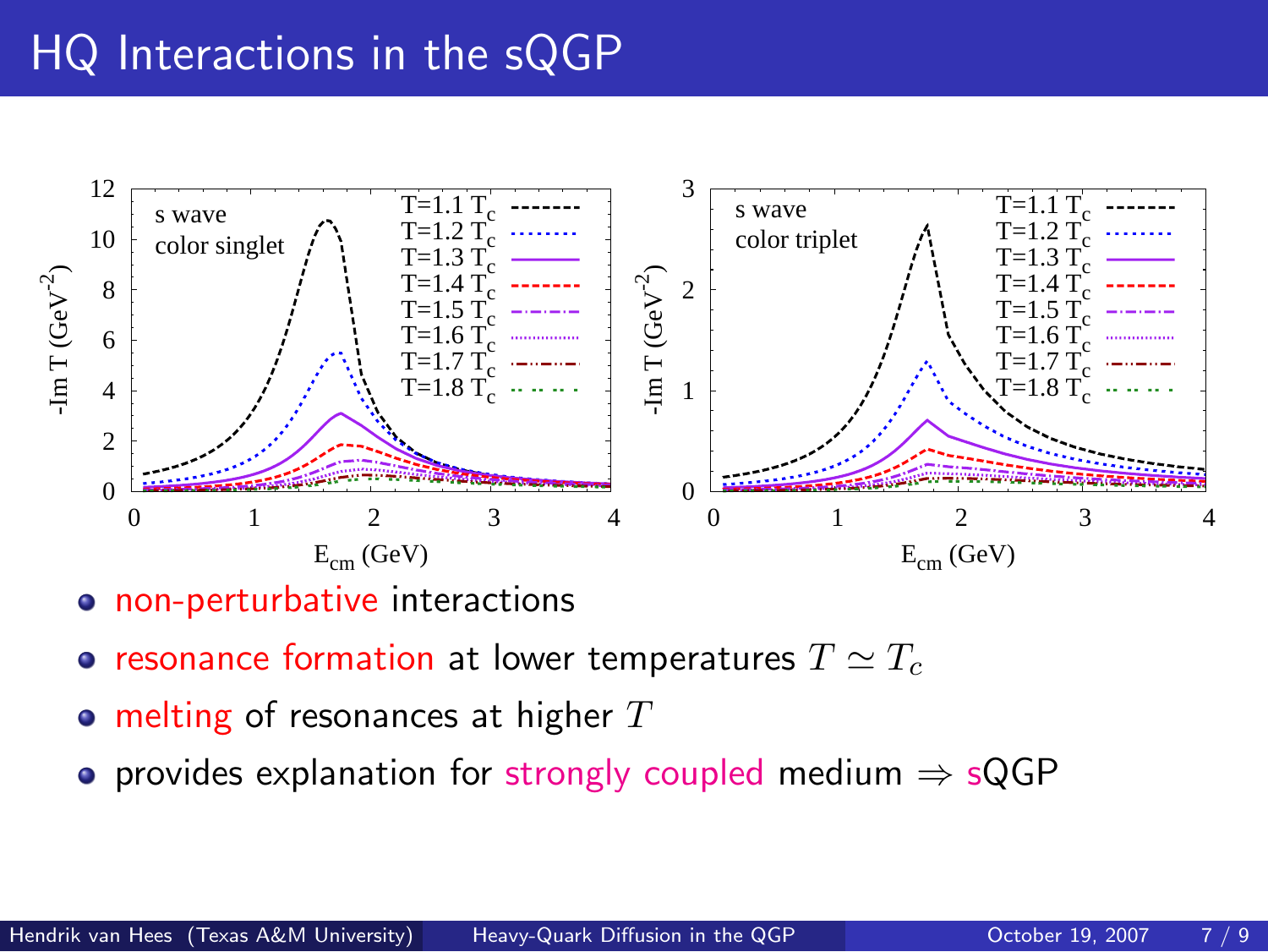## Heavy-Quark Diffusion in the sQGP and RHIC data

- use T matrix  $\Rightarrow$  transport coefficients  $\Rightarrow$  drag and diffusion
- **Brownian Motion of heavy quarks in relativistic Langevin simulation**
- quark coalescence+fragmentation  $\rightarrow D/B \rightarrow e + X$



Hendrik van Hees (Texas A&M University) Heavy-Quark Diffusion in the OGP October 19, 2007 8/9